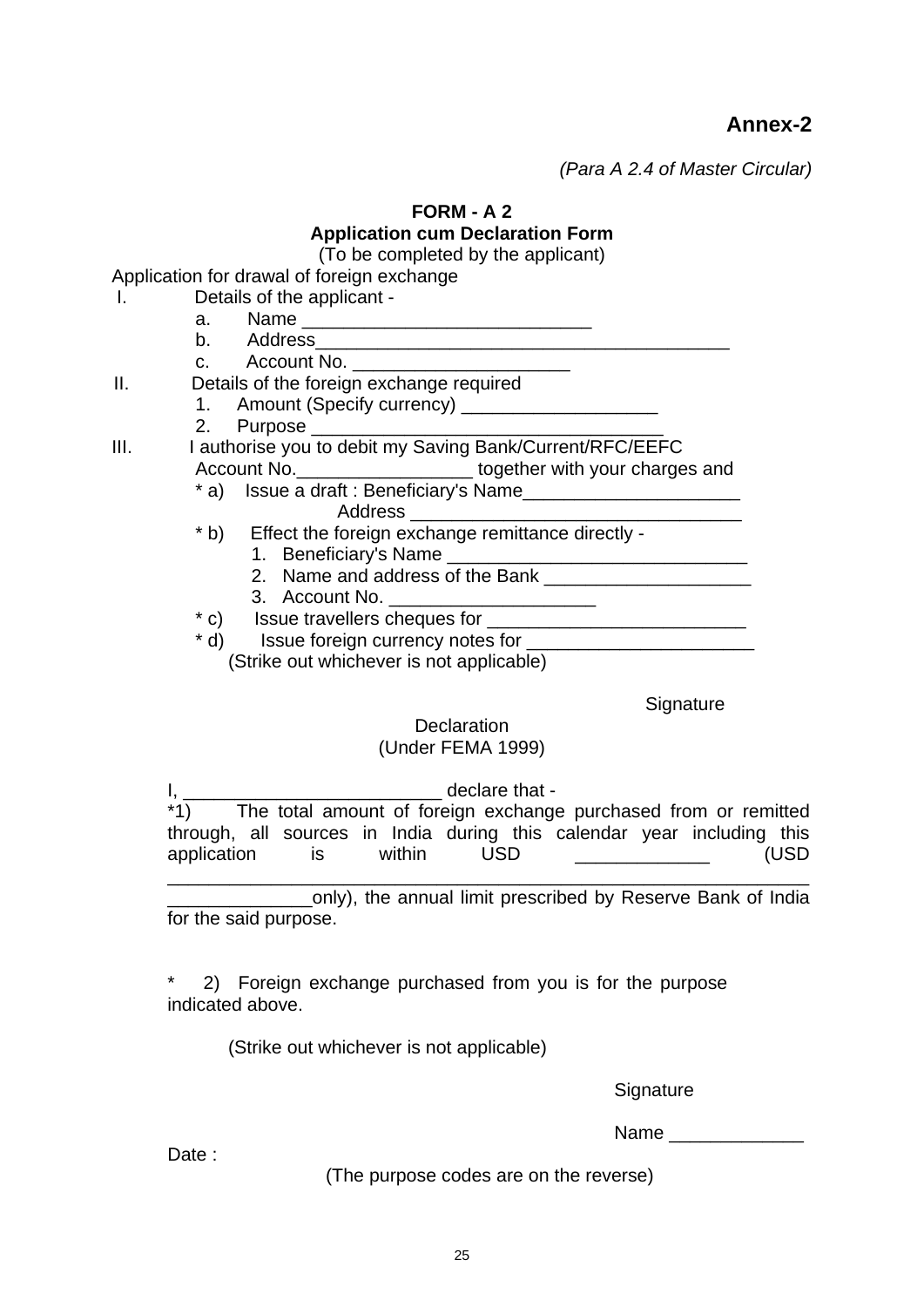# Purpose codes For office use only

| Currency<br>Amount<br>Equivalent to Rs.<br>(To be filled in by Authorised Dealer)<br>ADs should put a tick () against an appropriate purpose code. (In case of doubt/difficulty, consult customer/RBI.) |                                                                                                  |
|---------------------------------------------------------------------------------------------------------------------------------------------------------------------------------------------------------|--------------------------------------------------------------------------------------------------|
| Code                                                                                                                                                                                                    | <b>Computer and Information Services (08)</b>                                                    |
|                                                                                                                                                                                                         |                                                                                                  |
| <b>Purpose</b><br><b>Capital Account Transactions (00)</b>                                                                                                                                              | S0801                                                                                            |
|                                                                                                                                                                                                         | Hardware consultancy/implementation                                                              |
|                                                                                                                                                                                                         | S0802                                                                                            |
| S0001                                                                                                                                                                                                   | Software consultancy/implementation                                                              |
| Indian investment abroad in equity capital (shares)                                                                                                                                                     | S0803                                                                                            |
| S0002                                                                                                                                                                                                   | Data base, data processing charges                                                               |
| Indian investment abroad in debt securities                                                                                                                                                             | S0804                                                                                            |
| S0003                                                                                                                                                                                                   | Repair and maintenance of computer and software                                                  |
| Indian investment abroad in branches                                                                                                                                                                    | S0805                                                                                            |
| S0004                                                                                                                                                                                                   | News agency services                                                                             |
| Indian investment abroad in subsidiaries and<br>associates                                                                                                                                              | S0806                                                                                            |
| S0005                                                                                                                                                                                                   | Other information services - Subscription to<br>newspapers, periodicals                          |
| Indian investment abroad in real estate                                                                                                                                                                 | <b>Royalties and License Fees (09)</b>                                                           |
| S0006                                                                                                                                                                                                   |                                                                                                  |
| Repatriation of Foreign Direct Investment in India- in<br>equity shares                                                                                                                                 | S0901                                                                                            |
| S0007                                                                                                                                                                                                   | Franchises services - patents, copyrights, trade<br>marks, industrial processes, franchises etc. |
| Repatriation of Foreign Direct Investment in India- in<br>debt securities                                                                                                                               | S0902                                                                                            |
| S0008                                                                                                                                                                                                   | Payment for use, through licensing arrangements,                                                 |
| Repatriation of Foreign Direct Investment in India in<br>real estate                                                                                                                                    | of produced originals or prototypes (such as<br>manuscripts and films)                           |
| S0009                                                                                                                                                                                                   | <b>Other Business Services (10)</b>                                                              |
| Repatriation of Foreign Portfolio Investment in India<br>in equity shares                                                                                                                               | S <sub>1001</sub>                                                                                |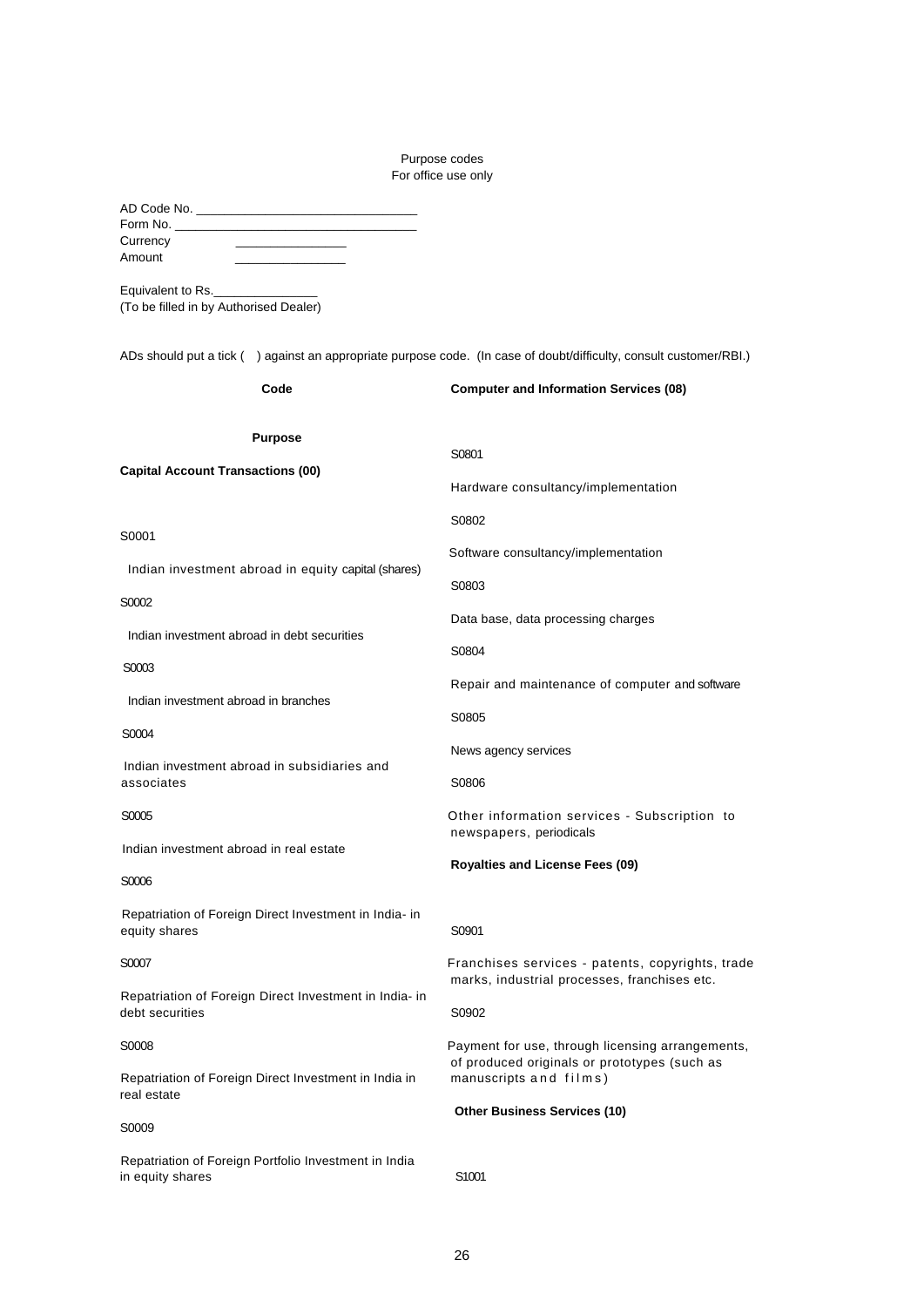#### S0010

Repatriation of Foreign Portfolio Investment in India in debt securities

S0011

Loans extended to Non-Residents

S0012

Repayment of long and medium-term loans with original maturity above one year received from Non-Residents.

S0013

Repayment of short-term loans with original maturity up to one year received from Non-Residents.

#### S0014

Repatriation of Non-Resident Deposits (FCNRB/NRERA etc)

#### S0015

Repayment of loans & overdrafts taken by ADs on their own account.

#### S0016

Sale of a foreign currency against another foreign currency

#### S0017

Purchase of intangible assets like patents, copyrights, trade marks etc.

## S0018

Other capital payments not included elsewhere

### **Transportation (02)**

#### S<sub>0201</sub>

Payments for surplus freight/passenger fare by foreign shipping companies operating in India.

#### S0202

Payment for operating expenses of Indian shipping companies operating abroad.

#### S0203

Freight on imports - Shipping companies

S<sub>0204</sub>

Merchanting services –net payments (from Sale & purchase of goods without crossing the border).

#### S1002

Trade related services - commission on exports / imports

#### S1003

Operational leasing services (other than financial leasing) without operating crew, including charter hire

S1004

Legal services

#### S1005

Accounting, auditing, book keeping and tax consulting services

#### S1006

Business and management consultancy and public relations services

S1007

Advertising, trade fair, market research and public opinion polling service

#### S1008

Research & Development services

S1009

Architectural, engineering and other technical services

S1010

Agricultural, mining and on-site processing servicesprotection against insects & disease, increasing of harvest yields, forestry services, mining services like analysis of ores etc.

#### S1011

Payments for maintenance of offices abroad

S1012

Distribution services

S1013

Environmental services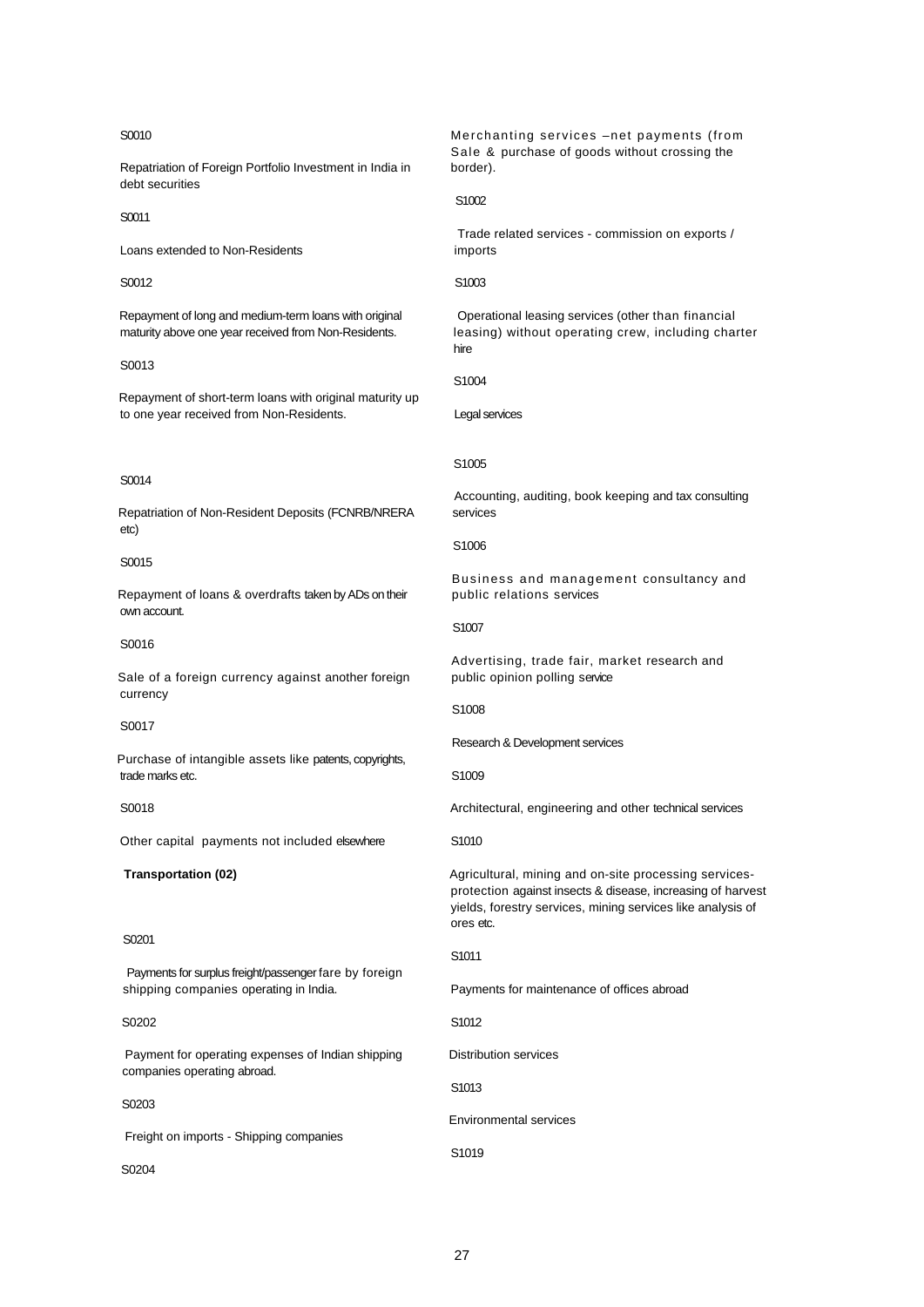Freight on exports - Shipping companies S0205 Operational leasing (with crew) -Shipping companies S0206 Booking of passages abroad -Shipping companies S0207 Payments for surplus freight/passenger fare by foreign Airlines companies operating in India, S0208 Operating expenses of Indian Airlines companies operating abroad S0209 Freight on imports - Airlines companies S0210 Freight on exports - Airlines companies S0211 Operational leasing (with crew) -Airlines companies S0212 Booking of passages abroad - Airlines companies S0213 Payments on account of stevedoring, demurrage, port handling charges etc. **Travel (03)** S0301 Remittance towards Business travel. S0302 Travel under basic travel quota (BTQ) S0303 Travel for pilgrimage S0304 Travel for medical treatment S0305 Travel for education (including fees, hostel expenses Other services not included elsewhere **Personal, Cultural and Recreational Services (11)** S1101 Audio-visual and related services -services and associated fees related to production of motion pictures, rentals, fees received by actors, directors, producers and fees for distribution rights. S1102 Personal, cultural services such as those related to museums, libraries, archives and sporting activities; fees for correspondence courses abroad. **Government not included elsewhere (g.n.i.e.) (12)** S1201 Maintenance of Indian embassies abroad SI 202 Remittances by foreign embassies in India **Transfers (13)** S1301 Remittance by non-residents towards family maintenance and savings S1302 Remittance towards personal gifts and donations S1303 Remittance towards donations to religious and charitable institutions abroad S1304 Remittance towards grants and donations to other governments and charitable institutions established by the governments. S1305 Contributions/donations by the Government to international institutions S1306 Remittance towards payment / refund of taxes.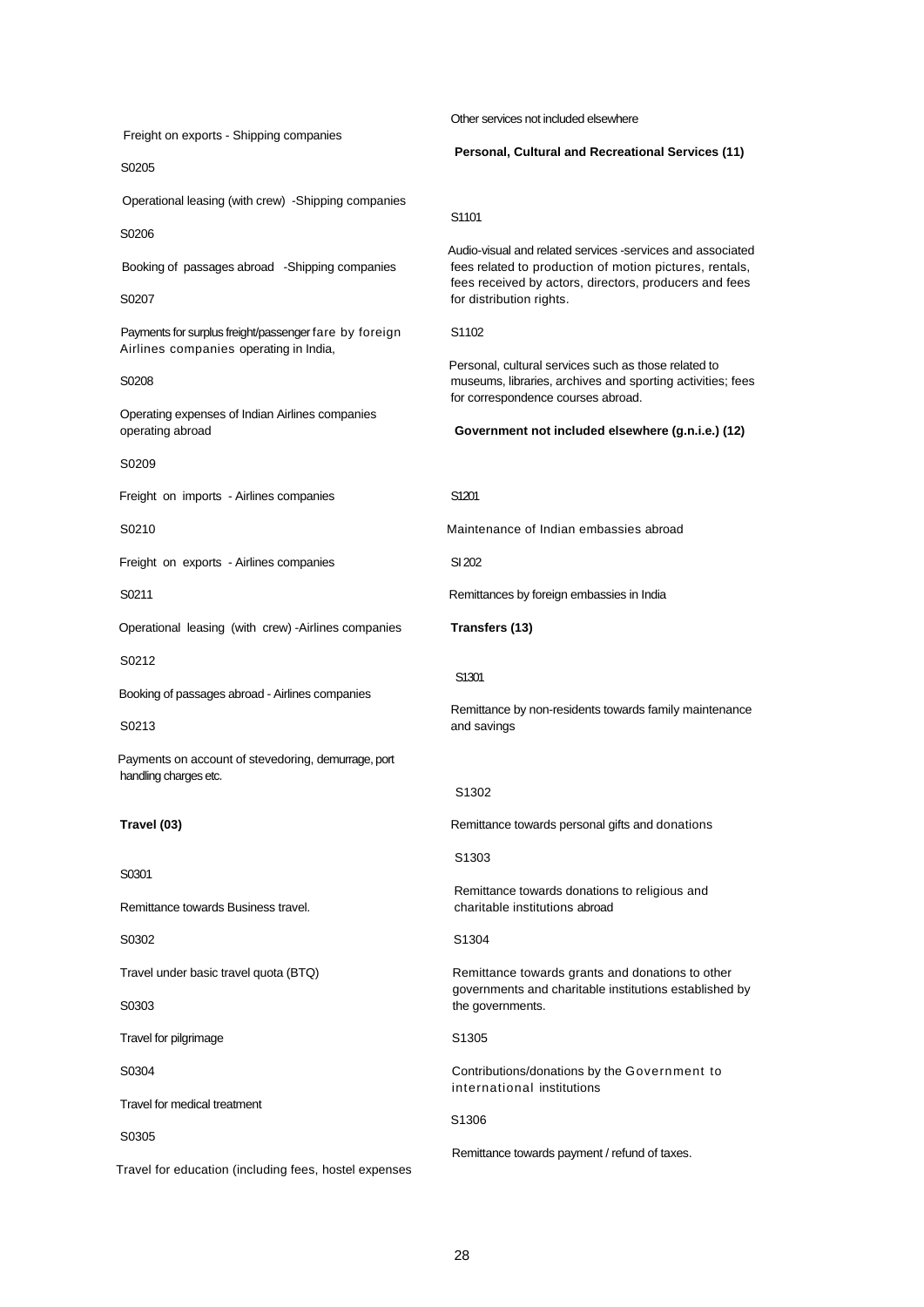| etc.)                                                                                            | Income (14)                                                                                                                                                  |
|--------------------------------------------------------------------------------------------------|--------------------------------------------------------------------------------------------------------------------------------------------------------------|
| S0306                                                                                            |                                                                                                                                                              |
| Other travel (international credit cards)                                                        | S <sub>1401</sub>                                                                                                                                            |
| <b>Communication Services (04)</b>                                                               | Compensation of employees                                                                                                                                    |
|                                                                                                  | S <sub>1402</sub>                                                                                                                                            |
| S0401                                                                                            | Remittance towards interest on Non-Resident deposits<br>(FCNRB/NRERA/ NRNRD/NRSR etc.)                                                                       |
| Postal services                                                                                  | S <sub>1403</sub>                                                                                                                                            |
| S0402                                                                                            | Remittance towards interest on loans from Non-                                                                                                               |
| Courier services                                                                                 | Residents (ST/MT/LT loans)                                                                                                                                   |
| S0403                                                                                            | S1404                                                                                                                                                        |
| <b>Telecommunication services</b>                                                                | Remittance of interest on debt securities -<br>debentures /bonds/FRNs etc.                                                                                   |
| S0404                                                                                            | S1405                                                                                                                                                        |
| Satellite services<br><b>Construction Services (05)</b>                                          | Remittance towards interest payment by ADs on their own<br>account (to VOSTRO a/c holders or the OD on NOSTRO<br>a/c.                                        |
|                                                                                                  | S <sub>1406</sub>                                                                                                                                            |
| S0501,                                                                                           | Repatriation of profits                                                                                                                                      |
| Construction of projects abroad by Indian<br>companies including import of goods at project site | S <sub>140</sub> 7                                                                                                                                           |
| S0502                                                                                            | Payment/ repatriation of dividends                                                                                                                           |
| Payments for cost of construction etc. of projects<br>by foreign companies in India.<br>executed | Others (15)                                                                                                                                                  |
| <b>Insurance Services (06)</b>                                                                   | S <sub>1501</sub>                                                                                                                                            |
| S0601                                                                                            | Refunds / rebates / reduction in invoice value on account of<br>exports                                                                                      |
| Payments for Life insurance premium                                                              | S <sub>1502</sub>                                                                                                                                            |
| S0602                                                                                            | Reversal of wrong entries, refunds of amount remitted for<br>non exports                                                                                     |
| Freight insurance - relating to import & export of<br>goods                                      | S <sub>1503</sub>                                                                                                                                            |
| S0603                                                                                            | Payments by residents for international bidding                                                                                                              |
| Other general insurance premium                                                                  | S1504                                                                                                                                                        |
| S0604                                                                                            | Notional sales when export bills negotiated/<br>purchased/discounted are dishonoured/crystallized/cancelled of<br>bills and reversed from suspense accounts. |
| Reinsurance premium                                                                              |                                                                                                                                                              |
| S0605                                                                                            |                                                                                                                                                              |

Auxiliary services (commission on insurance)